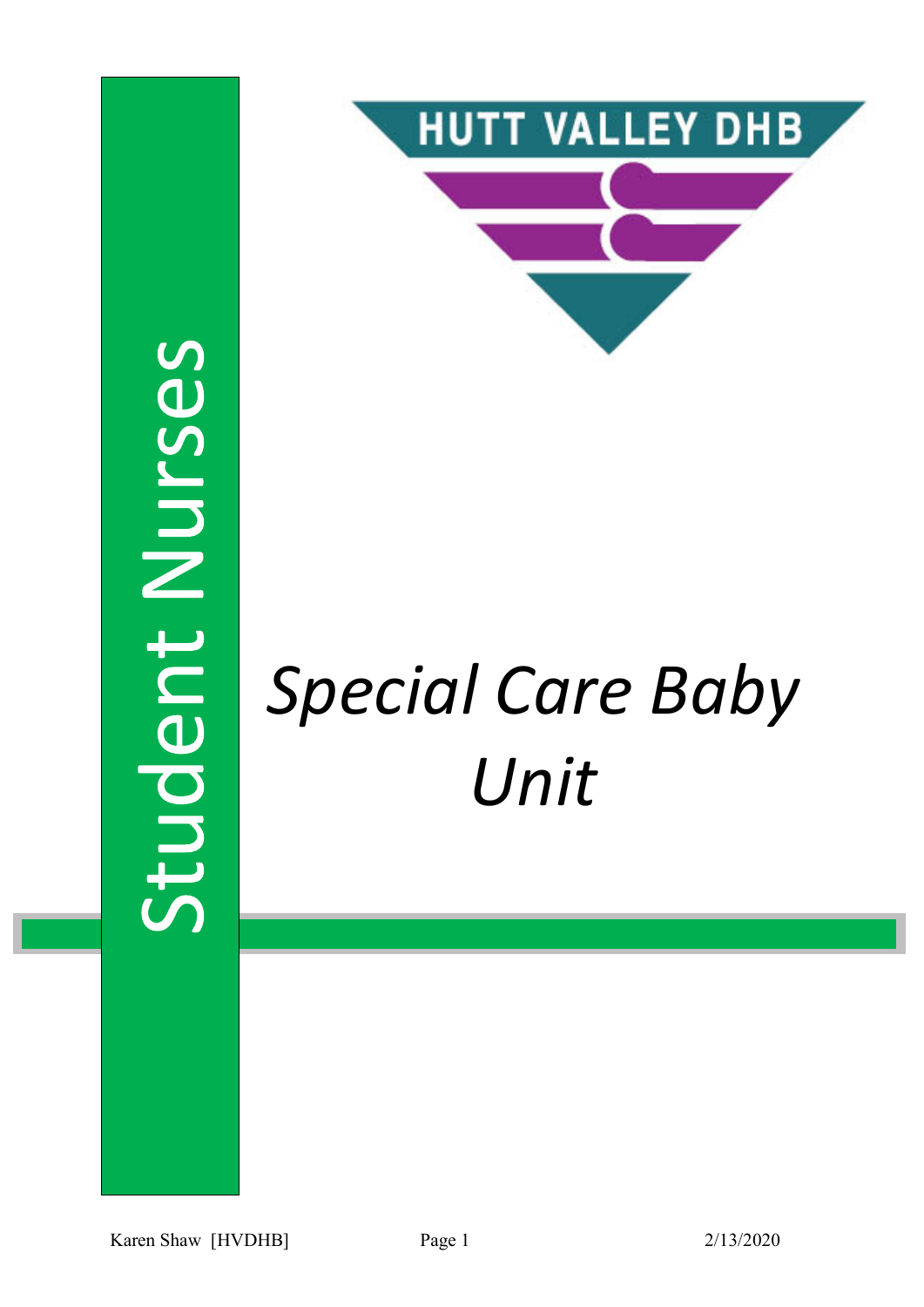# Student Name:

# Student Contact Details for ……………………………Ward/department

## Contact details

The staff on the ward/department care about your well-being as well as your education. They will notice and be concerned if you don't arrive for a planned shift, if there is illness on the ward or in the case of an emergency. They may need to contact you to check you're ok and to let you know if there needs to be a change to your shifts.

Please could you provide the ward with your contact details and an emergency contact using the form below? This information will be kept by a senior staff member for the length of this placement and then will be destroyed. It will not be shared with anyone else without your permission unless there is an emergency.

| Your Name         |  |
|-------------------|--|
|                   |  |
| Your Home Phone   |  |
| number            |  |
| Your mobile phone |  |
| number            |  |
| Name of emergency |  |
| contact           |  |
| Phone number of   |  |
| emergency contact |  |

# Contacting your Tutor/CTA

From time to time the staff on the ward may need to contact your tutor regarding your progress, for support or in the case of problems.

Please could you supply the contact details for the tutor/CTA that will be supporting you during this placement, in the form below?

| Name of Tutor/CTA |  |
|-------------------|--|
| Phone number for  |  |
| Tutor/CTA         |  |

Please complete a new form before each new placement and give it to the senior staff at the beginning of your placement.

Thank you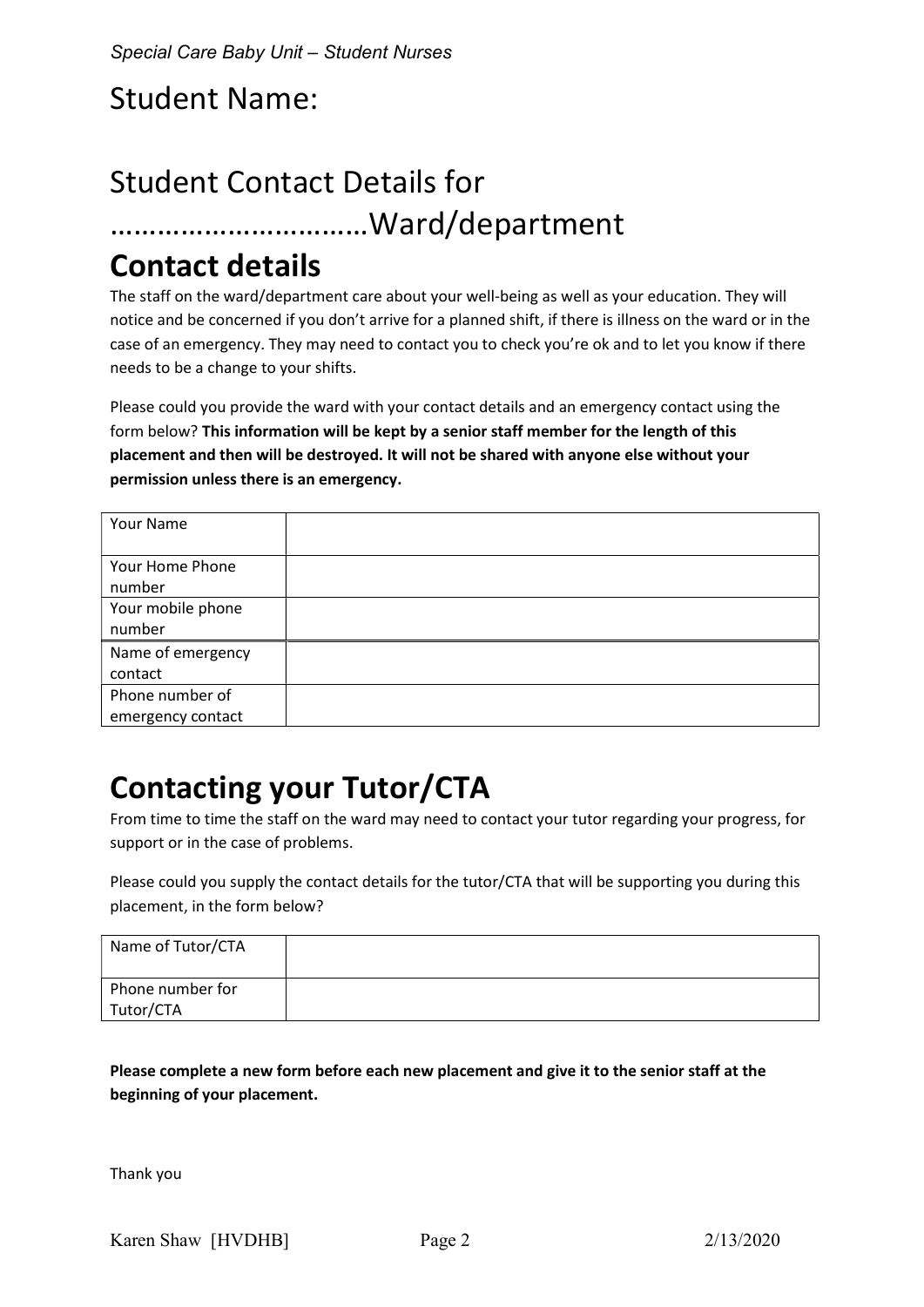# The Special Care Baby Unit

We are located on the first floor of the Heretaunga Block in the obstetric unit. We are funded for 12 cots. Our babies range in ages from 32 - 40 weeks and some post term babies. We are a level 2 SCBU. Babies that require level three care are sometimes stabilised here then transferred to Wellington NICU.

We have a community and hospital focus, with a multidisciplinary approach. We work closely with postnatal ward, delivery suite, children's ward and other health care providers to provide the best holistic approach to our babies and their families.

Parents may visit at any time; there is a limit of two people at the bedside per baby. Please can we work hard at maintaining our visiting policy, when it is really busy the unit can be really loud and quite congested.

There is a medical ward round every morning; it is helpful if you can be there when your babies are being seen.

Medical staff are interested in -

- $-$  Trend of weight loss/gains,
- $-$  Tolerance of feeding,
- $-$  Feed frequency,
- $-$  Feeding method and volumes.
- What type of formula used
- Tolerance of breast or bottle.

If client is having any apnoeas or bradys or both if there is a pattern to these events and how often are they occurring?

If there is any specific details dependent on condition i.e. drug withdrawal. Any social concerns with the baby and family.

If there are any sudden changes in your clients condition please let the coordinator and medical staff know ASAP.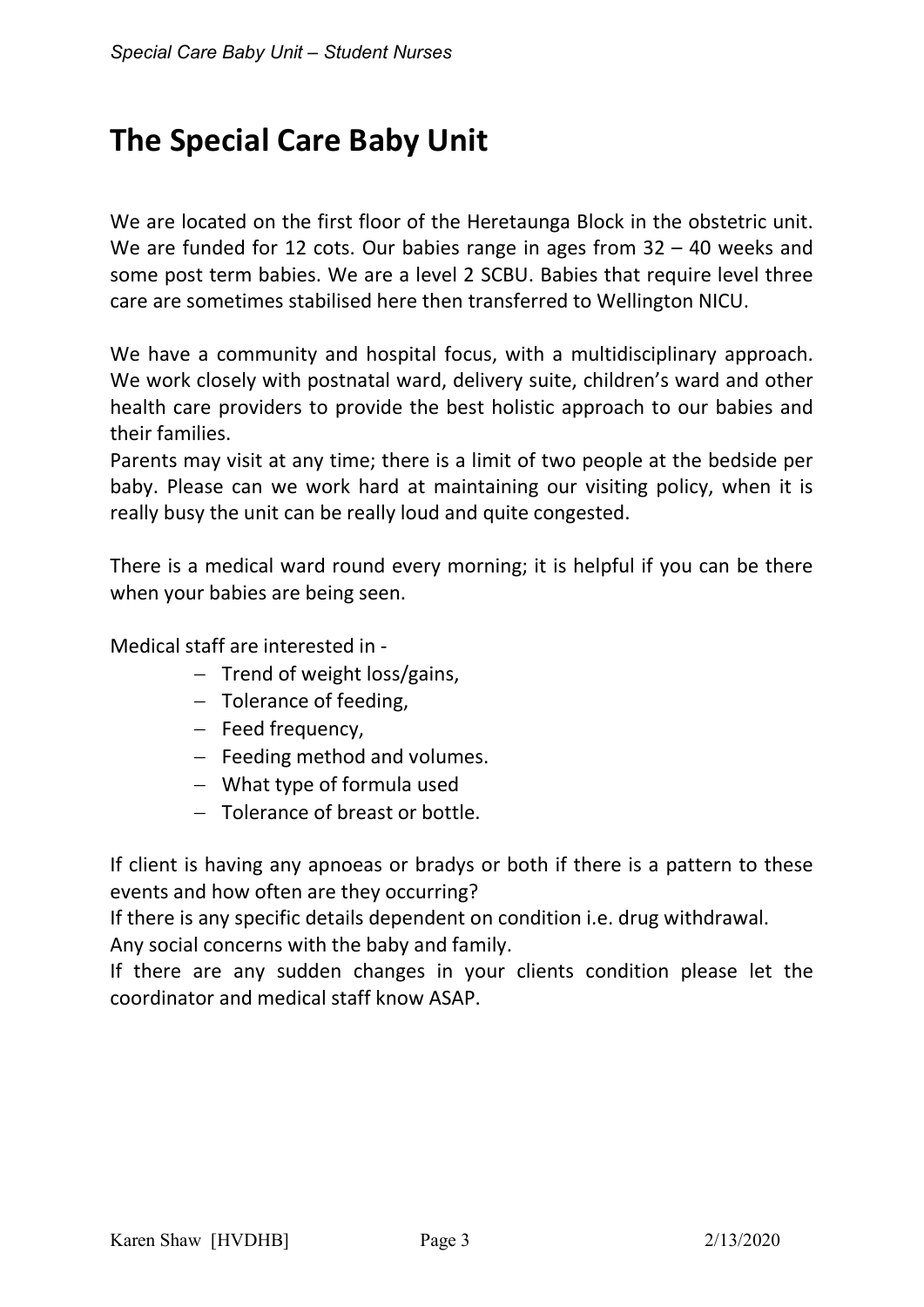# Welcome!! We are looking forward to working with you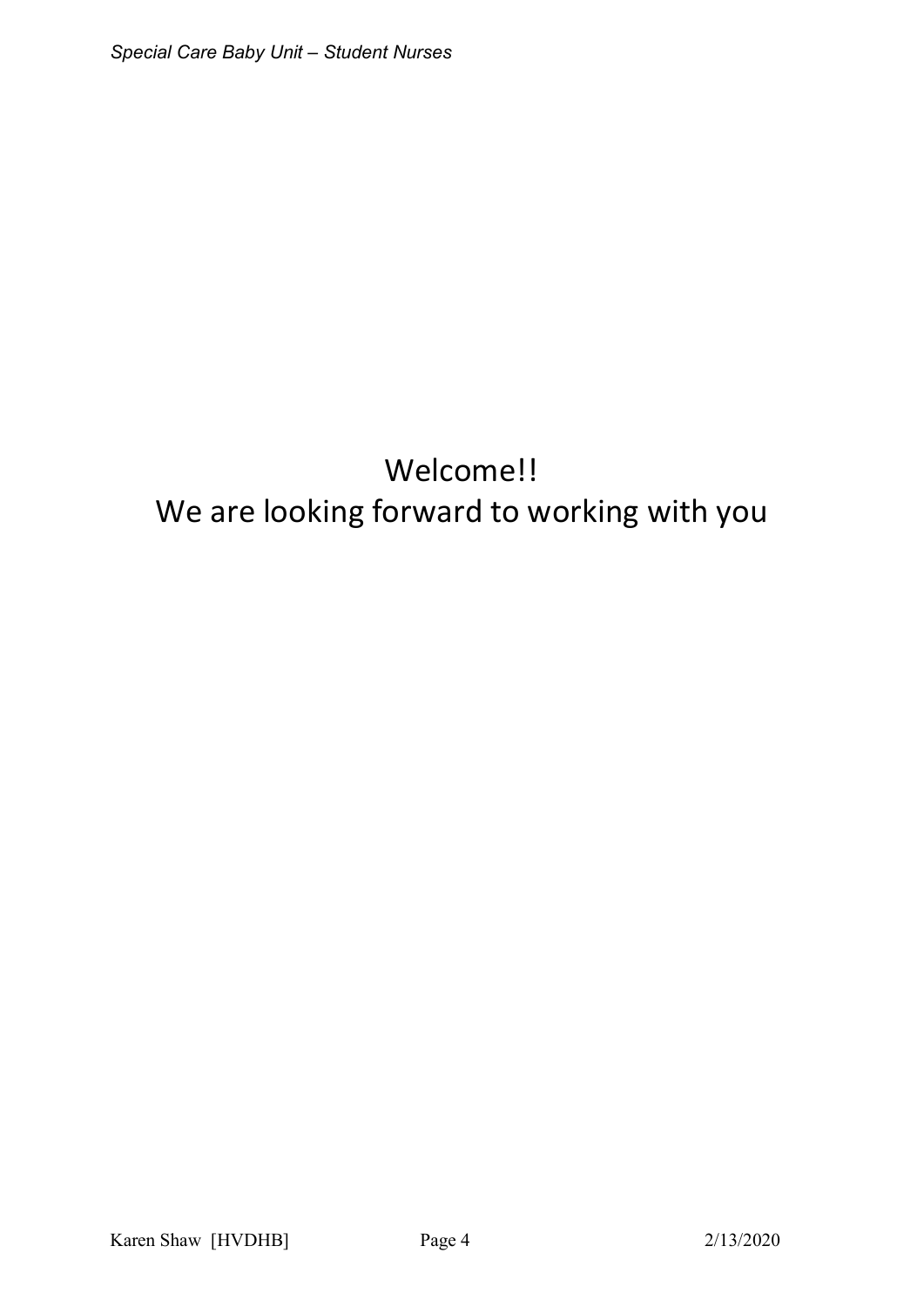# **Contacts**

This should contain information on all the key contacts for the ward/unit

| Special Care Baby Unit         |                 | $(04)$ 570 9054 |
|--------------------------------|-----------------|-----------------|
| <b>Clinical Nurse Educator</b> | Jenny Blackburn | DD 027 559 6648 |
| <b>Clinical Nurse Manager</b>  | Sagni Prasad    | DD 570 9037     |
| Associate Clinical Nurse       | Donna Mita      | DD 570 9113     |
| Manager                        |                 |                 |
| <b>Coordinator Phone</b>       |                 | 027 809 3940    |
| Paediatric pager               |                 | #509            |

### Your Preceptor

In order that you get the best learning out of your time in SCBU we have a preceptorship programme. Ideally you should be assigned 2 – 3 staff nurses for your clinical placement and direct supervision. You may not spend your entire orientation with your preceptors, but they will be the main people responsible for your assessments and acclimatization.

During your placement you will meet with your preceptor(s) and CNE to discuss your progress and attainment of assessments. However, please feel free to approach the nursing staff at any time for support or any other need.

Please feel free to make an appointment with your CNM at any stage throughout your orientation. We are all here to support you to achieve your potential.

The orientation manual is just a guide and we would appreciate your evaluation of our current nursing practices. We look forward to your ideas and approaches that you can bring to our unit.

It is your responsibility to ensure the nurse you are working with is aware of your objectives for the day/week. You must provide evaluations and/or other paperwork to your preceptor in a timely fashion (i.e. not on the due date!!). You preceptor will not complete any evaluations if you give it to them on your last days in the unit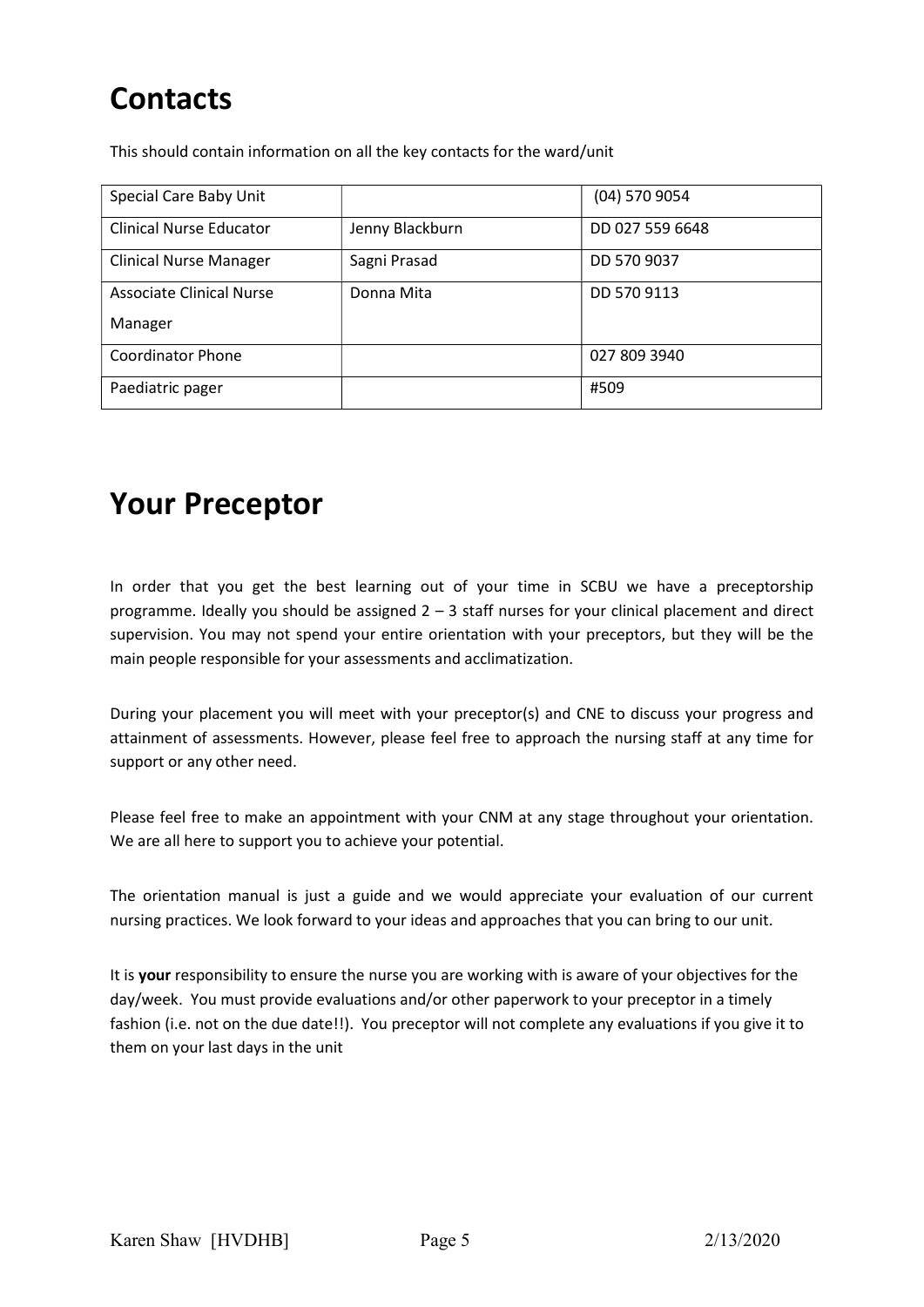## Expectations of the Student Nurse while in SCBU

The shifts in the SCBU are:

| <b>Morning</b> | $: 0645$ hrs to 1515hrs |
|----------------|-------------------------|
| Afternoon      | $: 1445$ hrs to 2315hrs |
| Night          | $: 2245$ hrs to 0715hrs |

We have a few expectations of student nurses working in the unit:

- Please be punctual. If you are going to be late or cannot make the shift please phone the unit on (04) 5709054.
- You must complete the full shift that you are allocated to work if you are unable to do so please discuss this with your nurse, preceptor or nurse educator. A lot of learning occurs at quiet times in the unit!!
- We try to give you a fair roster with continuity of preceptors. If you are unable to work these shifts please discuss with your preceptor or CNE.
- We don't expect you to have a working knowledge of neonates. Once you begin, and your objectives are set and realistic then your knowledge base will improve and expand.
- It is important for your preceptor or the nurse you are working with that he/she is aware of your objectives.
- Due to infection control a clean uniform must be worn, long hair must be tied back and cardigans must not be worn when working in the floor.
- If you are not achieving your objective please see the CNE or your preceptor (before the last week in the unit).
- Please ensure all documentation you need to complete for the polytechnic/university is accomplished before the last days in the unit  $-$  your preceptor will not complete any paper that is given to him or her if it is given in the last days of your placement.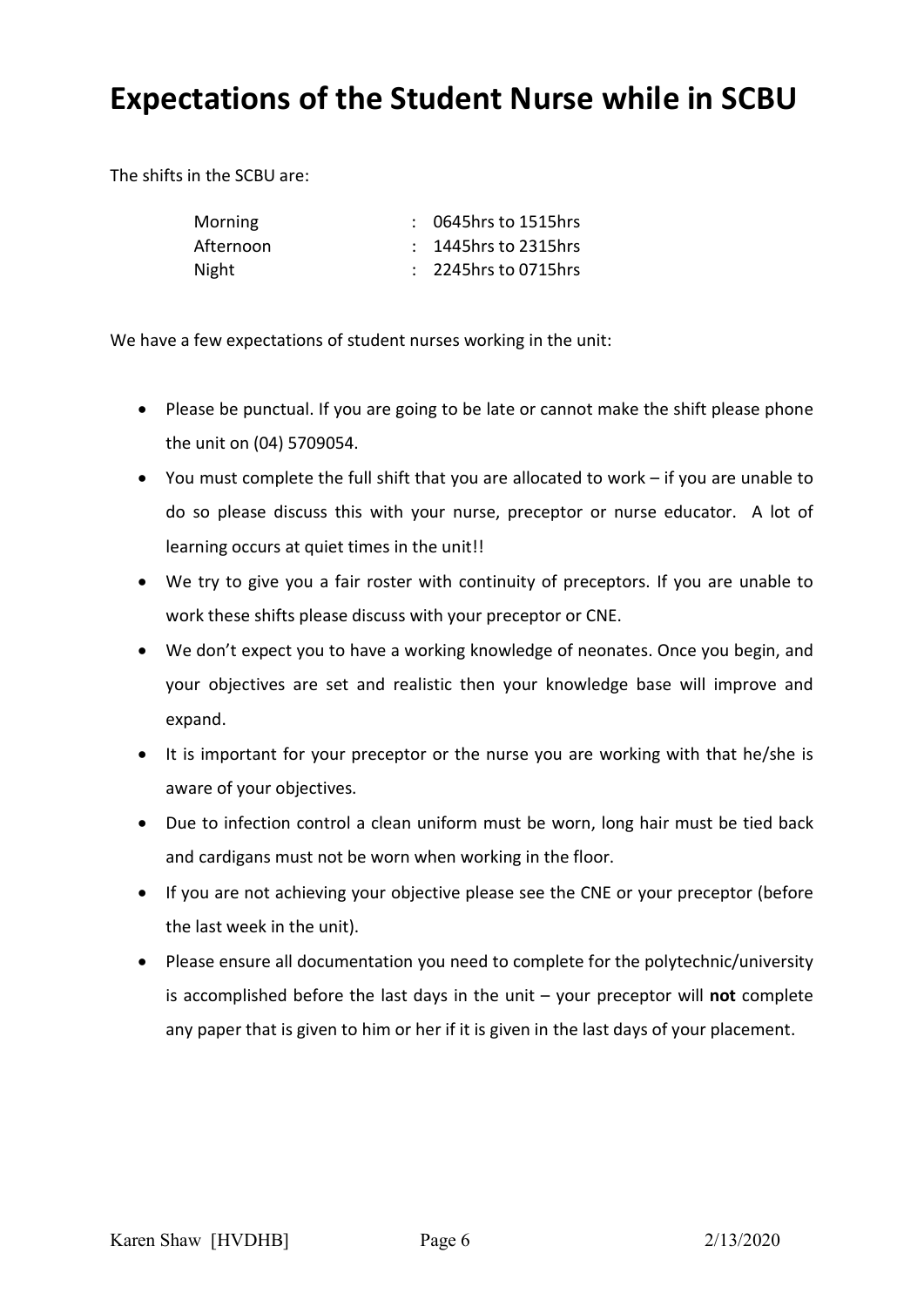# Safety Measures in SCBU

- In the event of a **neonatal emergency** it is unlikely you will be involved directly with emergency patient care. However it is important that you know what to do in an emergency to support SCBU Staff. This includes knowing the location of the emergency bells, and how to activate these, as well as how to call a 777. Additionally it would be expected that you would assist with the smooth running of the unit, while senior staff were attending the emergency, which may involve assisting with their patient loads (of stable infants).
- Fire If the fire alarm sounds check your area for fire or smoke. The two situations that SCBU will face are standby mode (when you have an incident in Heretaunga that is not in your fire cell but the fire system is notifying you to standby e.g. stop nonessential work). If there is no sign of fire or smoke WAIT, remain on STANDBY and report to the nurse in charge.

The other is **evacuate mode** – Follow R.A.C.E. guidelines as outlined in the Emergency Procedures manual, located in the SCBU office. The nurse in charge puts on the Fire Warden vest, distributes action cards, calls 777 if the fire is in SCBU and requests additional staff to help evacuate.

- Follow correct procedures following any incident or **blood/body fluid exposure** as guided by your preceptor and HVDHB Policies and Guidelines.
- SCBU doors remain locked allowing access for SCBU staff only with a swipe card or, for parents via a bell and intercom system. Staff will guide you how to manage entry for yourself and for babies' significant others/visitors, early on in your orientation.
- Our visiting times are  $2:30 6:30$  pm. It is important that these times are adhered to, for the best interests of the babies.

Visitors are not able to visit the unit unless they are well or they will be asked to leave.

Siblings are allowed for a brief visit but need to be supervised by a family member while in the unit. There are to be no other children under the age of 16 allowed onto the unit (only 2 visitors per baby at a time).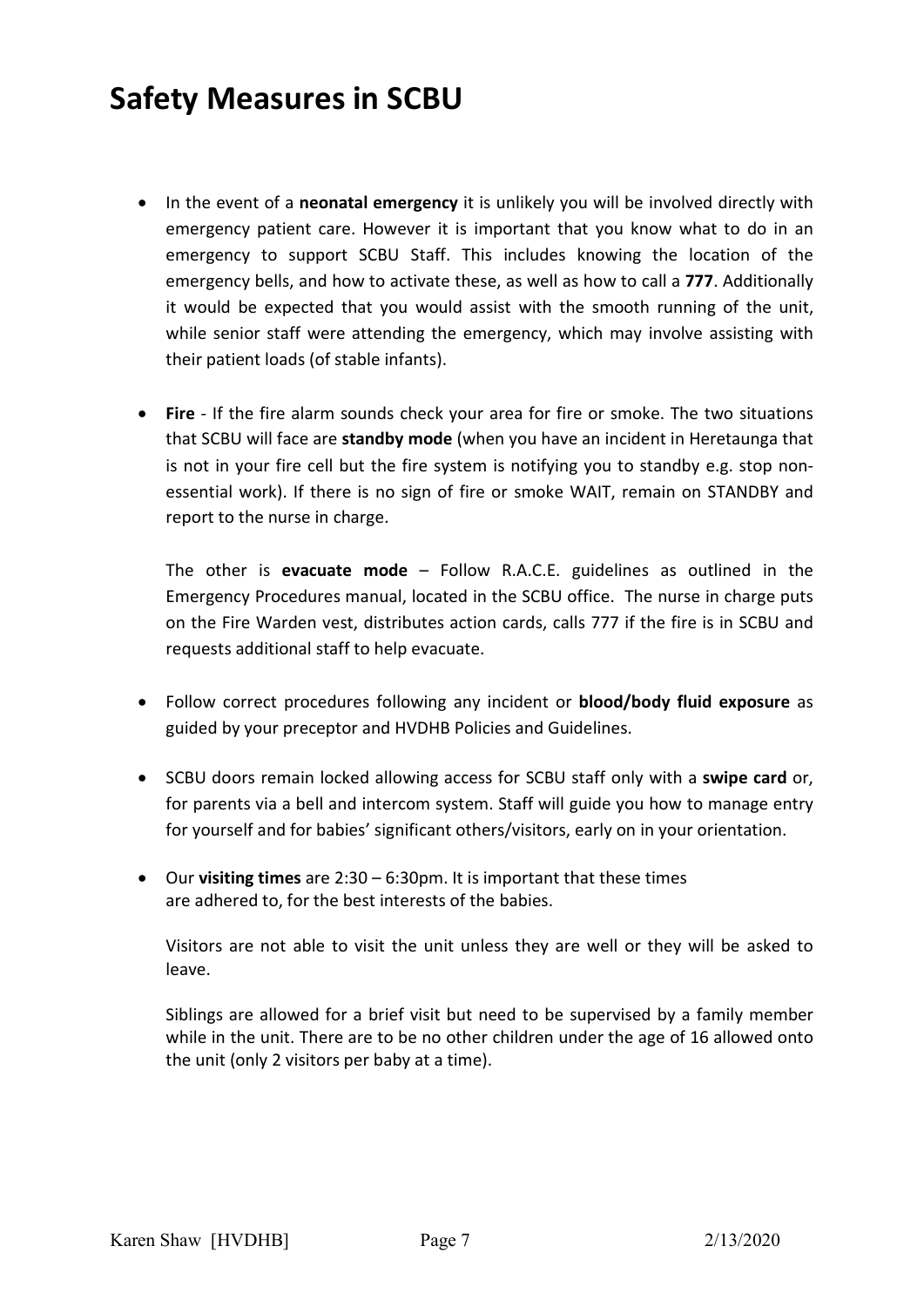# Treasure Hunt

This list is designed to help you become familiar with the environment, but is by no means exhaustive of all the things you will be required to locate.

| <b>ITEM</b>                           | <b>LOCATED</b> | <b>ITEM</b>                                                  | <b>LOCATED</b> |
|---------------------------------------|----------------|--------------------------------------------------------------|----------------|
| Baby clothes                          |                | Spare incubators + cots                                      |                |
| Woollen baby clothes                  |                | Ohio open incubator                                          |                |
| Linen Cupboard                        |                | Phototherapy lights                                          |                |
| Linen Skips + bags                    |                | Bili-blanket + covers + eye                                  |                |
| (yellow/white)                        |                | masks                                                        |                |
| SCBU washing basket                   |                | <b>Bed drawers</b>                                           |                |
| Disposable nappies                    |                | Monitor + ECG leads                                          |                |
| Gloves, masks + gowns                 |                | Phillips MP5 Monitors                                        |                |
| Sterile gloves                        |                | <b>Massimo Monitor</b>                                       |                |
| Store room                            |                | Apnoea mattress                                              |                |
| <b>Screens</b>                        |                | Blood pressure cuffs                                         |                |
| Wee-vac                               |                | X-ray apron                                                  |                |
| Fire extinguisher                     |                | Suction + tubing + liners                                    |                |
| Fire alarm board                      |                | Oxygen outlets                                               |                |
| Scales + length board                 |                | Neopuff + masks                                              |                |
| Blood glucometer + strips             |                | Fisher & Paykel CPAP generator                               |                |
| Sharps disposal                       |                | Fisher & Paykel infant flow<br>circuit                       |                |
| Thermometers + probes                 |                | Fisher & Paykel infant bonnets<br>& masks, prongs + snorkel. |                |
| Electric breast pump +<br>equipment   |                | SLE + Dräger Ventilator +<br>equipment                       |                |
| Milk formula                          |                | Blood tubes + lancets                                        |                |
| Clean teats & bottles                 |                | IV trolley                                                   |                |
| Pacifiers                             |                | IV fluids + giving sets                                      |                |
| Milton bucket, tablets                |                | Syringes + needles                                           |                |
| Bottle brush                          |                | Resus trolley                                                |                |
| Nasogastric tubes                     |                | <b>Emergency boxes</b>                                       |                |
| Oral gastric tubes                    |                | <b>Emergency bags</b>                                        |                |
| pH paper                              |                | Drug fridge                                                  |                |
| Paper tape measures                   |                | Medications cupboard                                         |                |
| Rubbish bags                          |                | CD cupboard                                                  |                |
| Baby bath                             |                | Admission paperwork + folders                                |                |
| Pillows                               |                | Feeding charts                                               |                |
| Bucket for cleaning incubator         |                | Weight charts                                                |                |
| Emergency O2 shut off                 |                | <b>Medication charts</b>                                     |                |
| Alaris pump + giving set              |                | Other stationery                                             |                |
| Niki-T pump + giving set              |                | Milk warming containers                                      |                |
| Medicina Feeding pump + giving<br>set |                | Milton pottle                                                |                |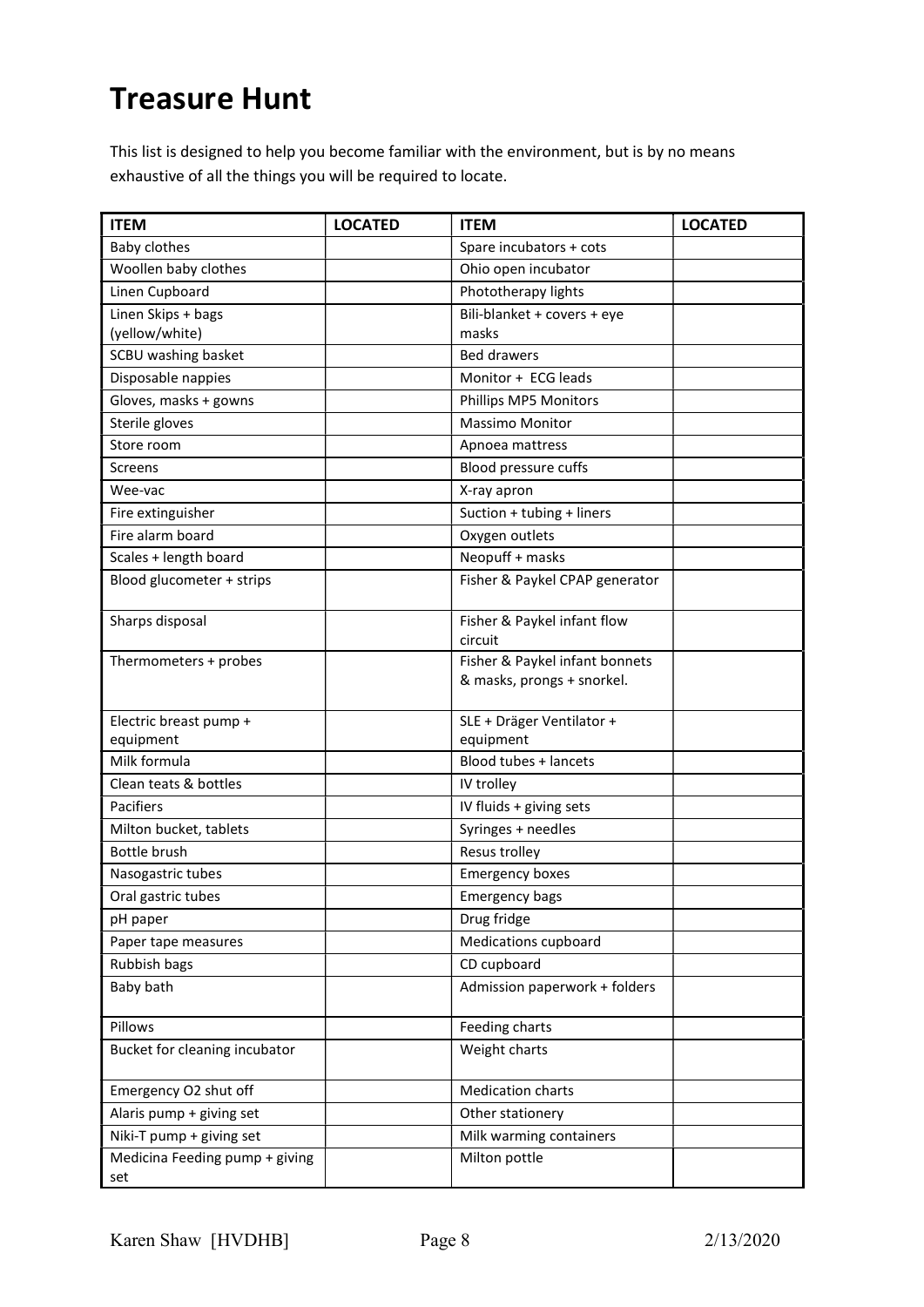# **Objectives**

We aim to provide safe and appropriate care for the neonate and their family, with the continued with support and supervision from your preceptor, including:

- Accurate assessment
- Competent implementation of care according to assessment
- Documentation
- Appropriate management of Referrals
- Family-Centered Care Principles
- Optimizing all learning opportunities
- $-$  Implementation of multicultural nursing care
- Understanding the importance of the multidisciplinary team
- $-$  Respecting privacy
- $P$  Providing parents with accurate information about their child's health management.
- $-$  Practice good infection control measures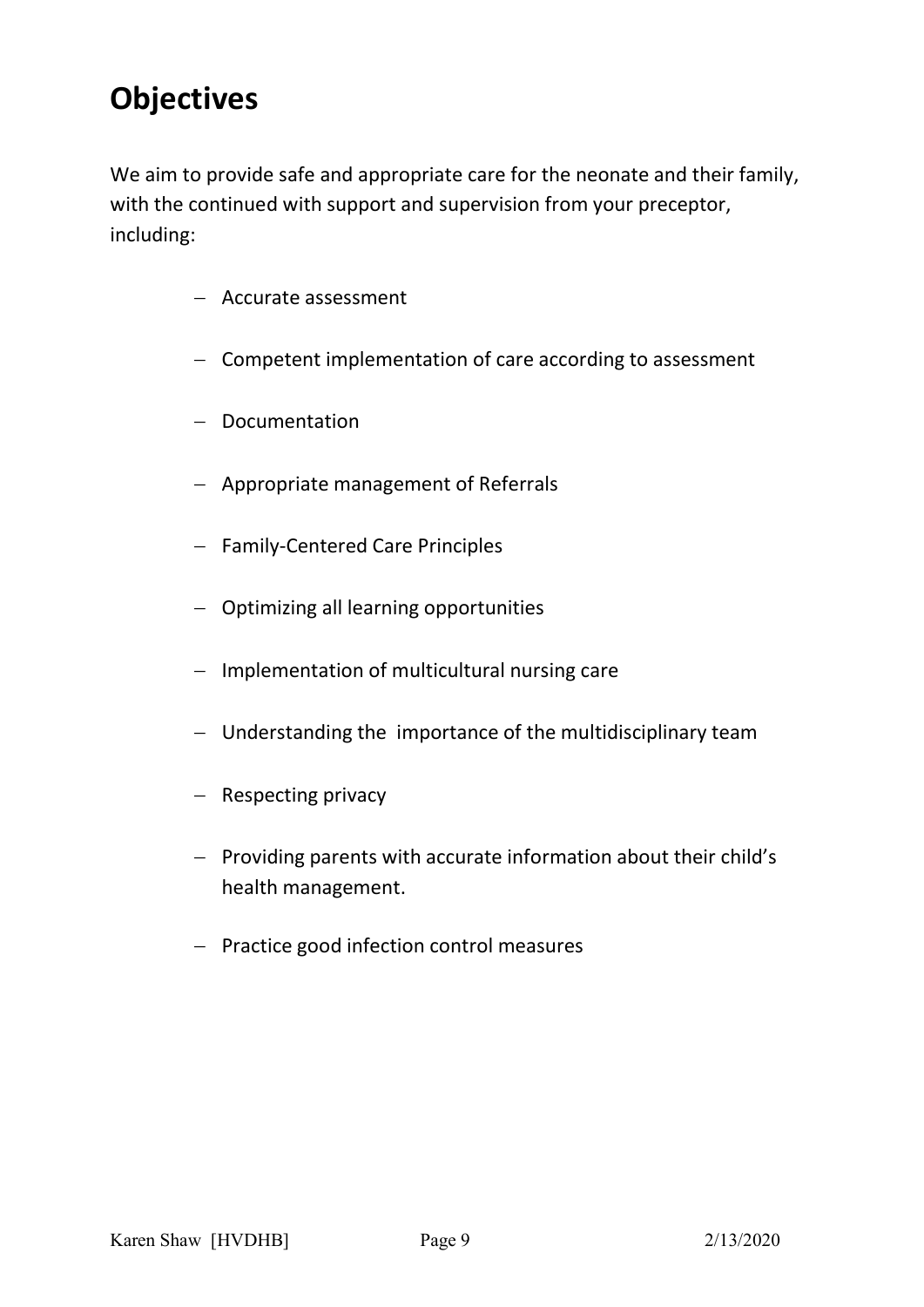## Common Presentations to SCBU

Common presentations to SCBU include:

### PREMATURITY

Prematurity is the most common condition necessitating admission to SCBU. This is defined, as less than 37wks gestation, 24wks gestation is currently the age of viability.

The appearance of the neonate will vary depending on gestational age; for this assessment a gestational assessment tool may be used: i.e. assessing skin thickness, skin colour, amount of breast tissue, and ear cartilage.

### SMALL FOR GESTATIONAL AGE (SGA)

The definition of SGA is neonates who are less than the 10th centile for their gestational age. It is important that these babies are identified at delivery, weight and head circumference should be plotted on a centile chart, and an appropriate feeding regime commenced according to unit policy.

Newborns who are small for gestational age and who have experienced slow growth and development throughout the pregnancy often appear 'old looking' for their tiny birth size. The skin of post term SGA newborns is often loose, dry and scaly. SGA babies have little fat and muscle tissue development. These infants are usually alert and active, however, and seem hungry. Because there are many causes of fetal growth restriction, it is impossible to generalize about complications.

### LARGE FOR GESTATIONAL AGE

Some babies grow larger than usual during gestation and so weigh more at birth than the average baby of the same gestational age. These babies are called large for gestational age. The infants can be born preterm, at term or post term. Fast growth often occurs in babies whose mothers have diabetes, babies whose parents are larger than average, and babies who have certain congenital syndromes. LGA babies have above average amounts of fat tissue at birth. Be aware that the pre term LGA baby can experience many of the same problems that other preterm babies do.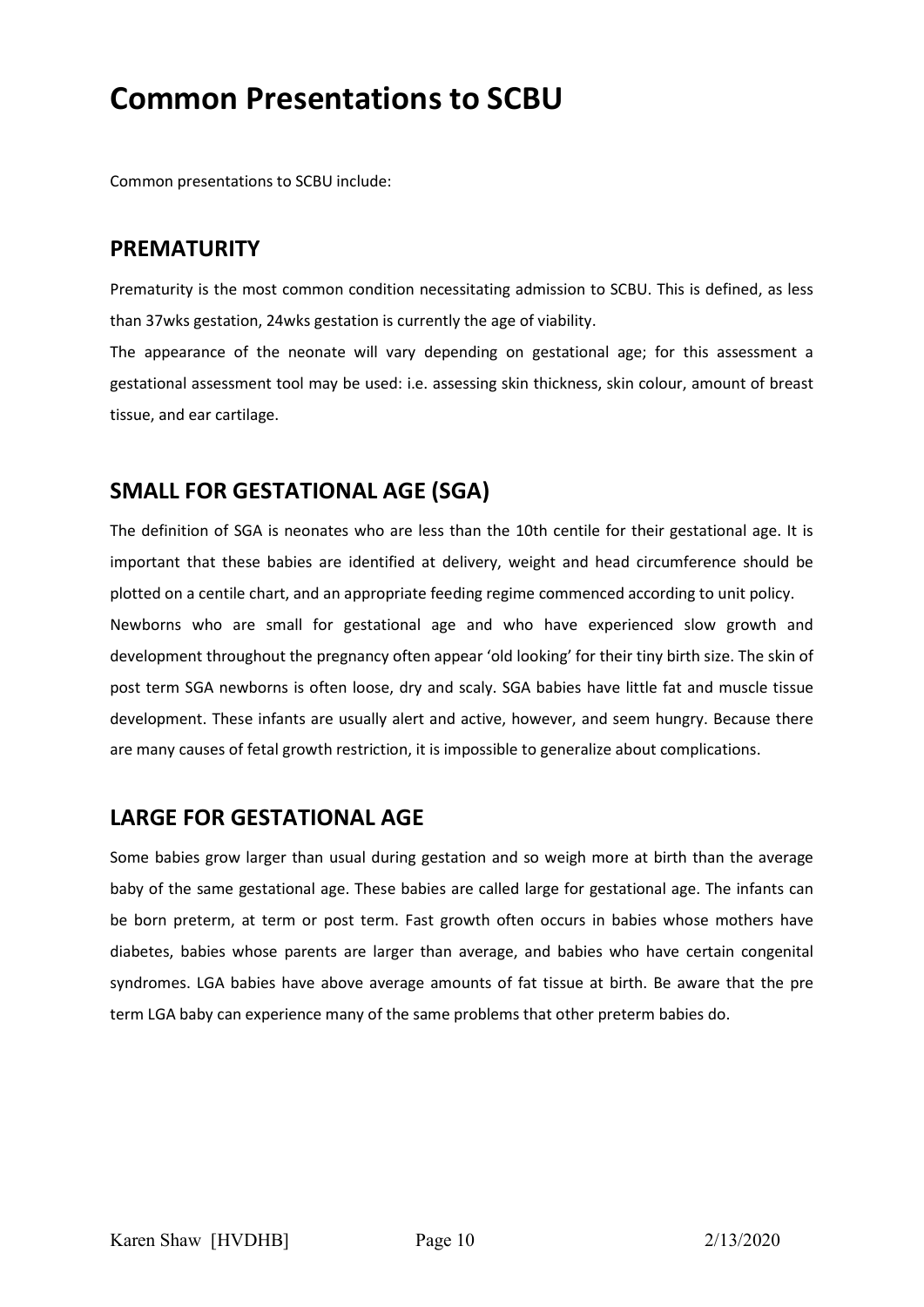### INTRAUTERINE GROWTH RETARDATION (IUGR)

IUGR is the failure of a fetus or infant to achieve his or her genetic growth potential. Most will also be small for gestational age although the two terms are not synonymous.

The etiology can be determined three ways, fetal, maternal and placental. IUGR can be classified as symmetric and asymmetric, however, in practice there is much overlap.

SYMMETRIC: Growth failure affecting width, head and length.

Predominantly caused by infection, maternal or fetal problems and usually starts in early half of pregnancy.

ASYMMETRIC: Growth failure with head growth relatively preserved. Usually caused by placental insuffiency towards the end of pregnancy.

Traditionally the management has been intensive fetal scanning to maximize gestation without compromising the fetus.

### HYPOGLYCAEMIA

This is defined as a blood glucose level of <2.6mmols. It is very common, readily diagnosed and easily treated.

Some of the common causes are:

- Prematurity <36wks gestation
- **❖ IUGR**
- SGA/LGA
- $\div$  Babies of diabetics mothers
- Hypothermia
- Maternal obesity
- Sick infants- polycythemia, sepsis, cold stress, high stress in labour
- ❖ latrogenic

It is important to note that absence of symptoms does not exclude significant hypoglycemia. Early feeding and monitoring the neonate are the first simple steps in management (please see our policy to further your knowledge in this area).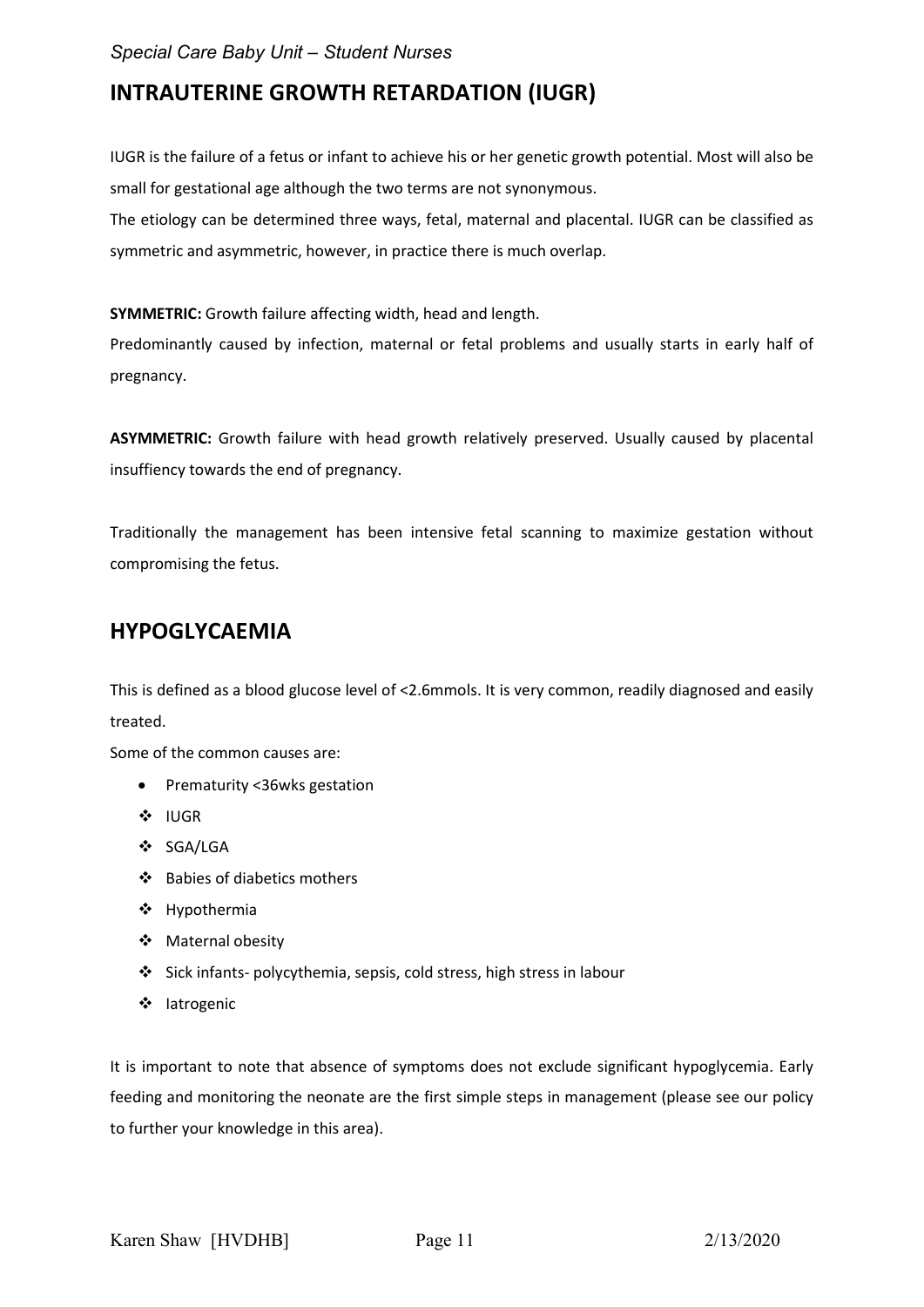### FEEDING PROBLEMS

There are several reasons why neonates may experience feeding problems. Prematurity is the one that we see the most in this unit. Whilst the neonate who is 34wks - 36 wks gestation will have a sucking reflex, they do not have very good coordination skills, i.e. sucking, swallowing and breathing. These babies are usually fed by nasogastric (NG) tube until feeding is established.

Other conditions, which may cause feeding difficulties, are:

- Cleft lip and palate
- Pierre robin syndrome
- Downs syndrome
- Severe hypoxic insults
- Cardiac babies

#### REFLUX

This is the passage of gastric contents up into the oesophagus. It is very common in the preterm infant-

- The sphincter at the lower end of the oeosphagus is not toned or strong.
- There are delayed times in gastric emptying which leads to larger amounts in the stomach.
- Oesophageal motility is poor due to immaturity.

Reflux can cause –

- **•** Aspirations
- Pain
- Ulceration of the oesophagus
- Failure to thrive due to loss of food and calories

#### MANAGEMENT

Babies with reflux should be fed slowly. They may have thickened feeds and more frequent small feeds. You may see some pharmacological input such as –

H2 antagonists (ranitidine) and proton pump inhibitors (omeprazole) administered.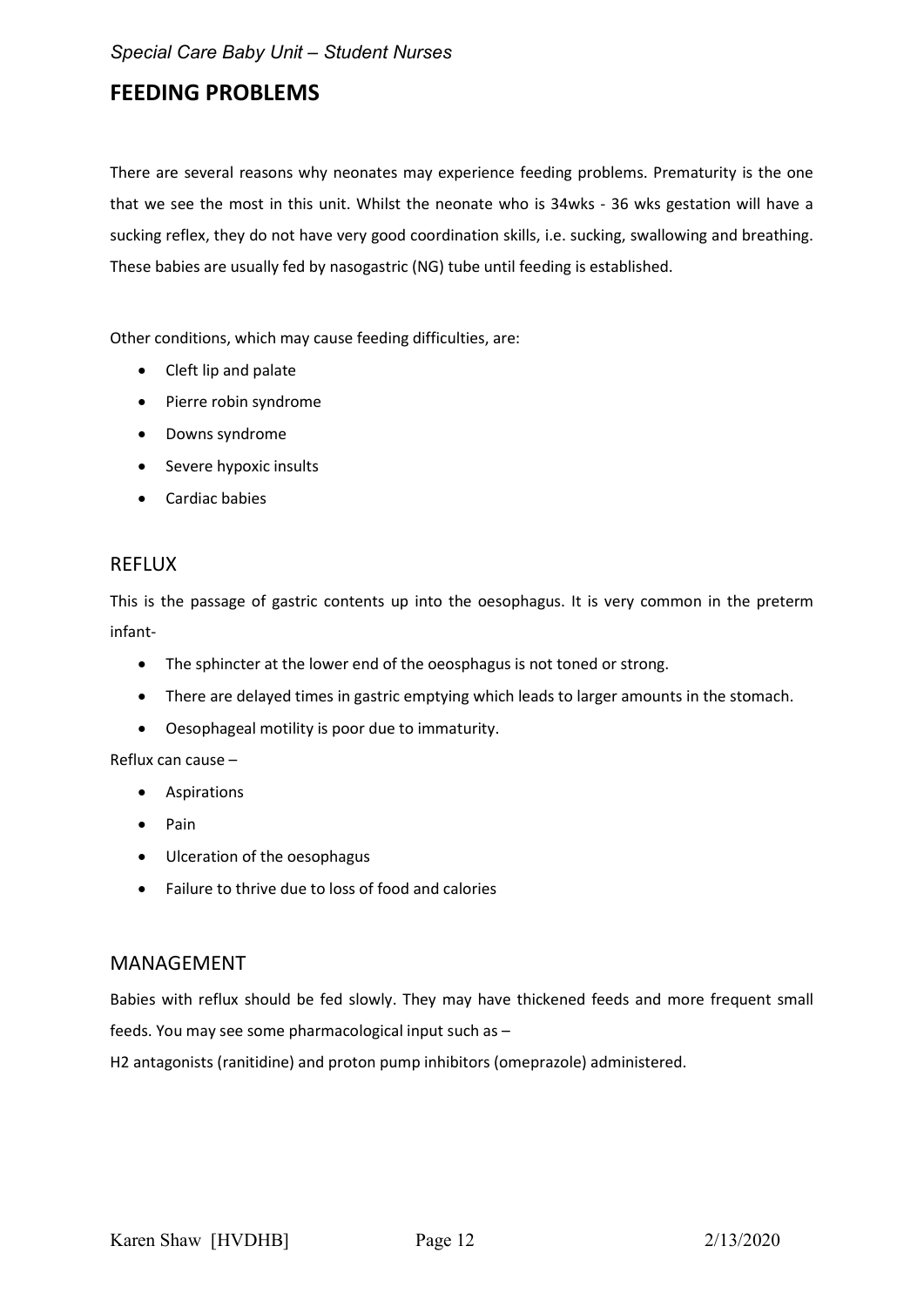### HYPOTHERMIA

 All babies are at risk of becoming hypothermic, auxiliary temperature <36.4C. One of the main reasons is because they have a large surface area relative to their mass, so there is an imbalance between heat generation and heat loss.

Other factors, which contribute to hypothermia, are:

- Prematurity
- SGA/IUGR
- Babies that have required resuscitation
- Environment, i.e. cold delivery room

Neonatal skin is thin and permeable to heat. They also have a very limited capacity to generate heat. Neonates cannot shiver. Neonates should be nursed in a neutral thermal environment and have a core body temperature of 37C.

Neonates lose heat by:

- Convection- air movement, i.e. draughts
- Radiation warmth uncovered to cooler places, i.e. under radiant heat
- $\bullet$  Evaporation at birth when the skin is wet

Conduction – direct heat loss, i.e. placement of baby on mattress

### RESPIRATORY DISTRESS SYNDROME (RDS)

The main cause of RDS is Hyaline Membrane Disease, and occurs in babies less than 36wks gestation. This is because there is little or no surfactant production in the alveoli. Surfactant lowers the surface tension, which in turn allows for a better exchange of gases. Giving antenatal steroids to mothers does often reduce the severity of RDS.

There are four classic symptoms of RDS

- Tachyapnoea
- Recession increased work of breathing
- Cyanosis/desaturation
- Expiratory grunt

Depending on the severity of the condition treatment may vary from a small amount of ambient oxygen to full ventilation therapy and antibiotics.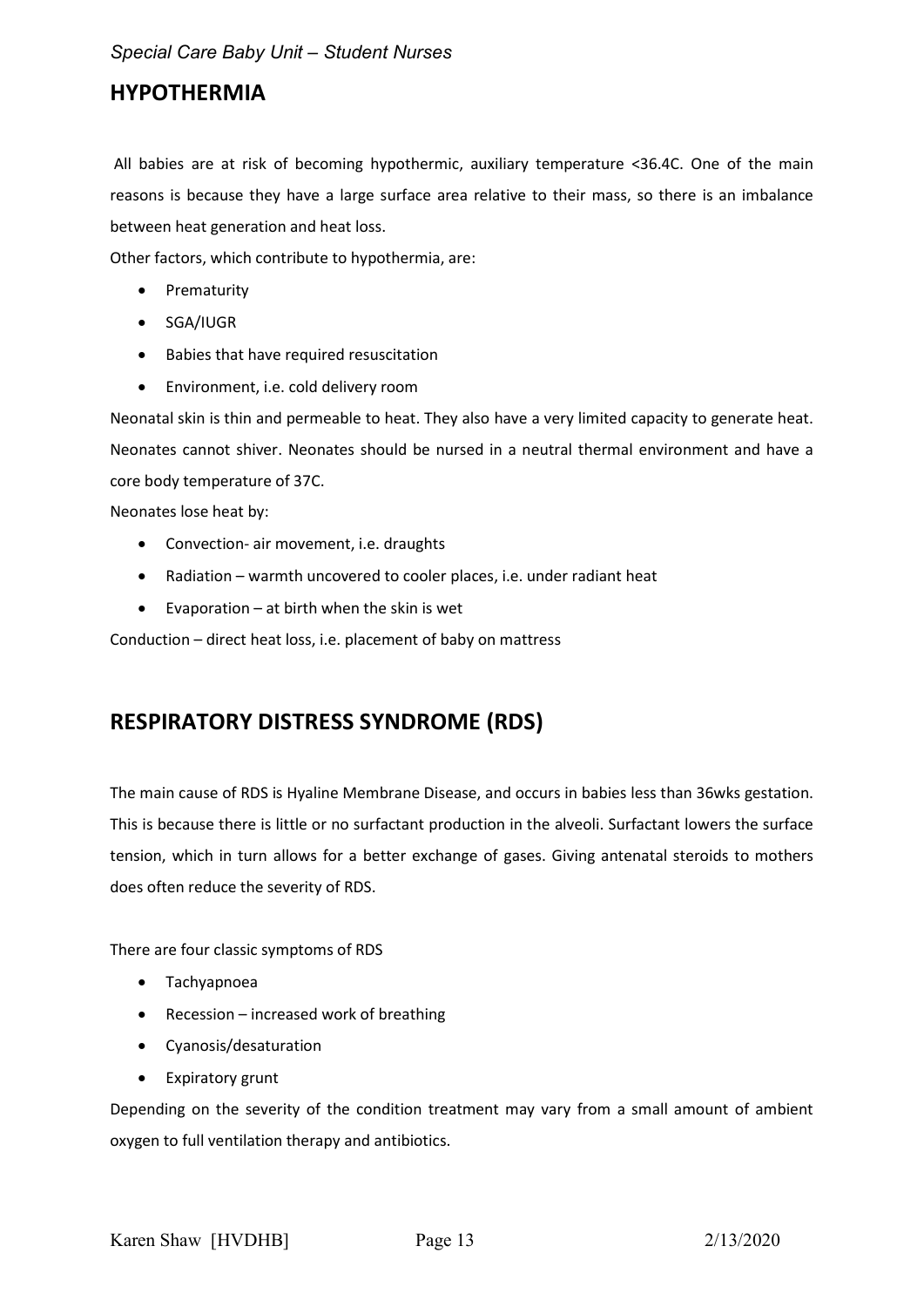### JAUNDICE

Many babies become jaundiced within the first few days of life. This is a 'yellow' tinge to the skin caused by high levels of bilirubin in the blood. In most it is part of the adaption to extra uterine life.

There are several other causes of jaundice:

- Prematurity
- Rhesus, most severe form of haemolytic disease. Starts in utero. Usually identified in antenatal screening.
- ABO incompatibility
- Physiological, very common usually reaches its peak at 2 –5 days
- Infection

To determine treatment, blood is required for a serum bilirubin (SBR). If the levels are within the treatment guidelines then phototherapy is commenced. The need for treatment is ascertained by plotting the bilirubin levels on a graph of bilirubin against age in hours. (Please see our charts)

Phototherapy as a treatment is quite common in this unit, please familiarize yourself with our unit policy for more information.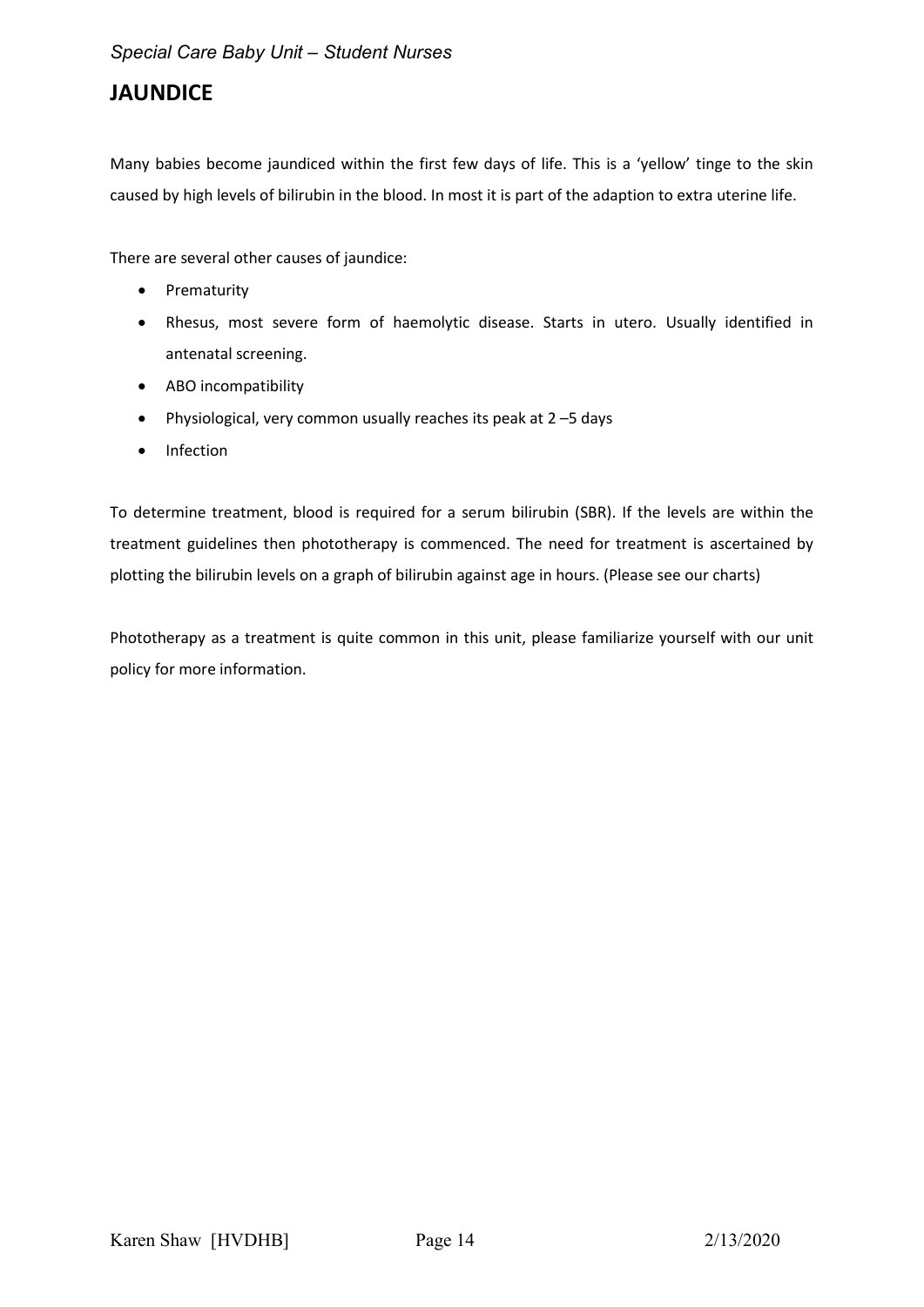### APNOEA'S AND BRADYCARDIA'S

A's and B's of prematurity. These are due to the immaturity of the cerebellum. The cerebellum provides us with the involuntary responses, such as breathing even when we re asleep. Our hearts beat according to our bodies needs. The cerebellum matures by  $34 - 35$  wks. When the neonate sleeps the involuntary response may not be present and resp rate and HR decline, hence an apnoea and/or bradycardic episode can occur.

Apnoea of prematurity is the most important disorder of the control of breathing in the newborn period.

DEFINITION – Apnoea is the cessation of breathing. Apnoea is pathologic when the respiratory pause is prolonged (>20secs) or associated with cyanosis, pallor or bradycardia. (1)

#### CLASSIFICATION –

- Central apnoea inspiratory efforts are absent
- Obstructive apnoea inspiratory efforts persist; airway obstruction is present
- Mixed apnoea airway obstruction with inspiratory efforts precedes or follows central apnoeas

At the bed space if your baby has an A and B it is important to stimulate them as quickly as possible. Start with gentle stimulation such as a foot tickle or chest rub. If no response, proceed to opening their mouths and sitting them up to maintain an open airway. Suction may be required if secretions are present.

#### IF NO RESPONSE THEN BAGGING IS REQUIRED

#### VAGAL STIMULATION

This can be a frequent cause of bradycardias. When you suction or insert any tube into or through the oropharynx and down the oesophagus, you can induce a brady by stimulating a vagal response. The vagal nerve runs down the back of the pharynx and down the oesophagus. Any touch of this nerve will cause a response. The vagal nerve runs the cardiac electrical pattern. With stimulation it can slow the impulses

Down and the heartbeat slows.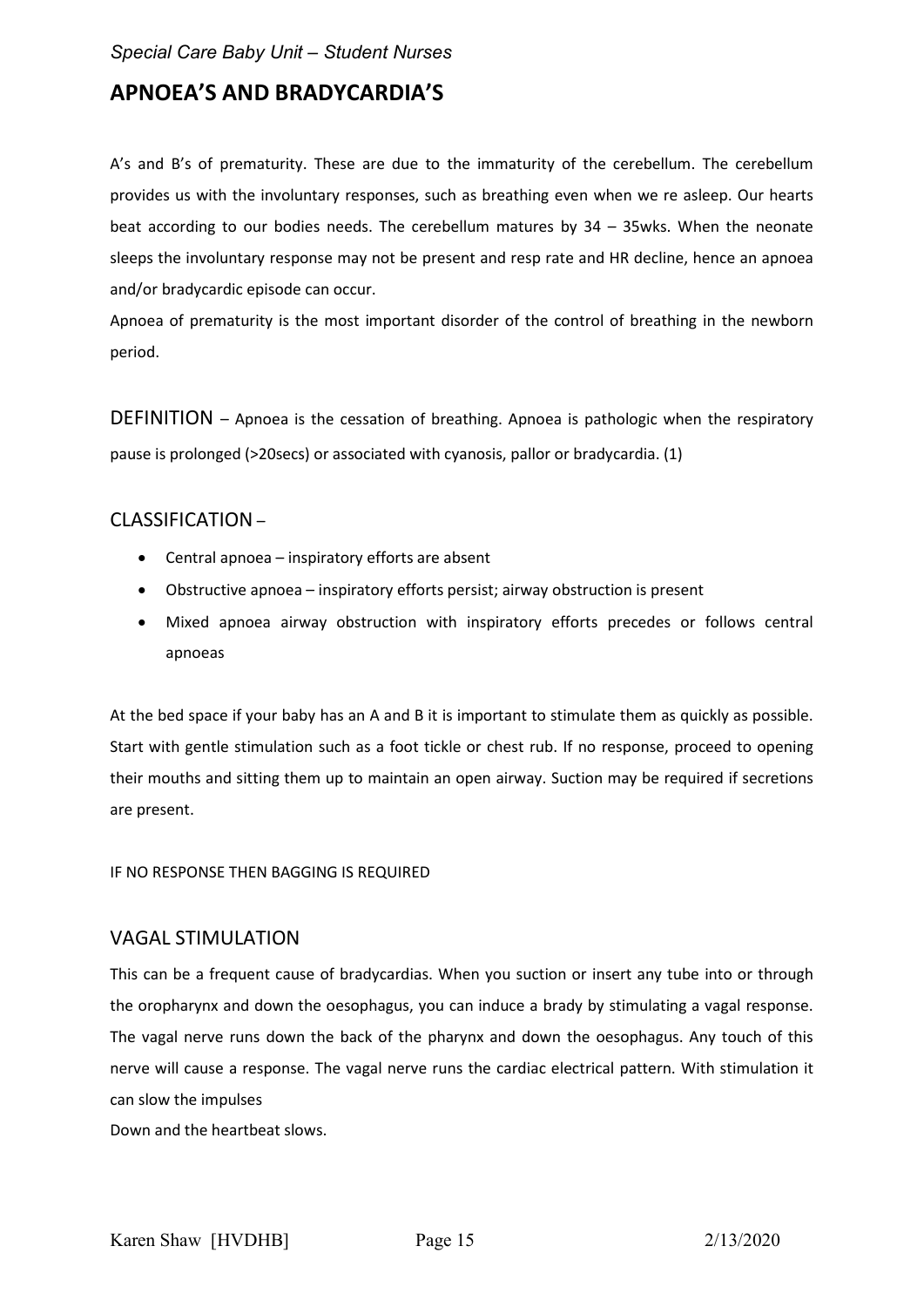### MISCELLANEOUS

Other neonates that come to our unit are:

- Neonates who are septic (have an infection)
- Neonates who are withdrawing from maternal drug use
- CYFS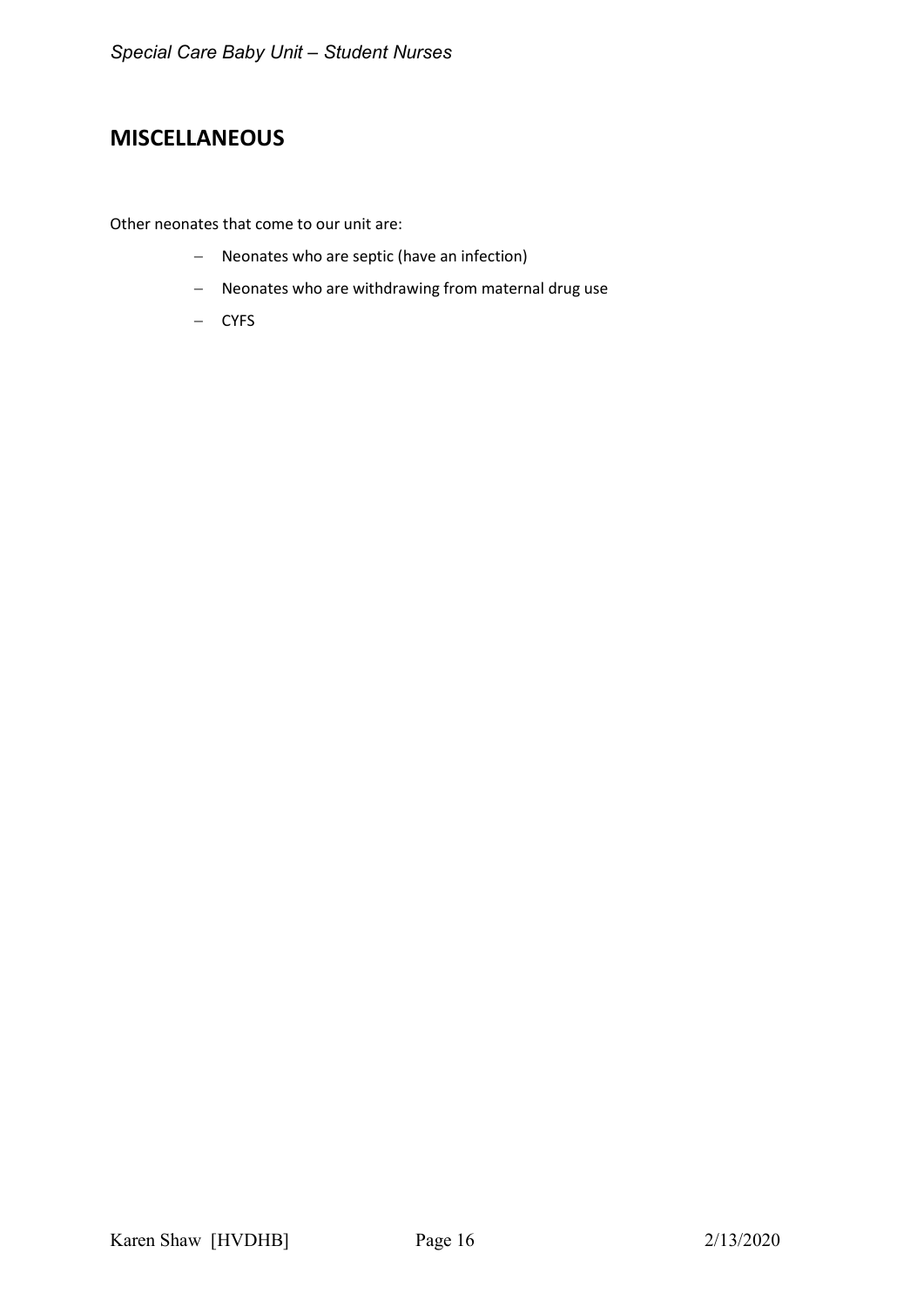### GENERAL ASSESSMENT OF THE NEONATE

A neonate can present with a diverse range of potential and actual problems. To anticipate, identify and limit problems it is important all people that are involved with their care assess all infants regularly.

All neonatal infants regardless of weight and gestation share common problems relating to:

- Temperature control
- Nutrition and feeding
- Infection control
- $-$  Family bonding
- Jaundice
- Low birth weight infants are more at risk of all the above problems.

There are tools available to assist in neonatal assessment. Below are some terms that you can define to help you understand the assessment process.

| <b>GESTATION</b>                       |  |
|----------------------------------------|--|
| <b>PARITY</b>                          |  |
| <b>GRAVIDA</b>                         |  |
| <b>APGAR SCORE</b>                     |  |
| <b>CENTILE GROWTH</b><br><b>CHARTS</b> |  |

Please see Appendix 1 Head to toe Assessment of the neonate in SCBU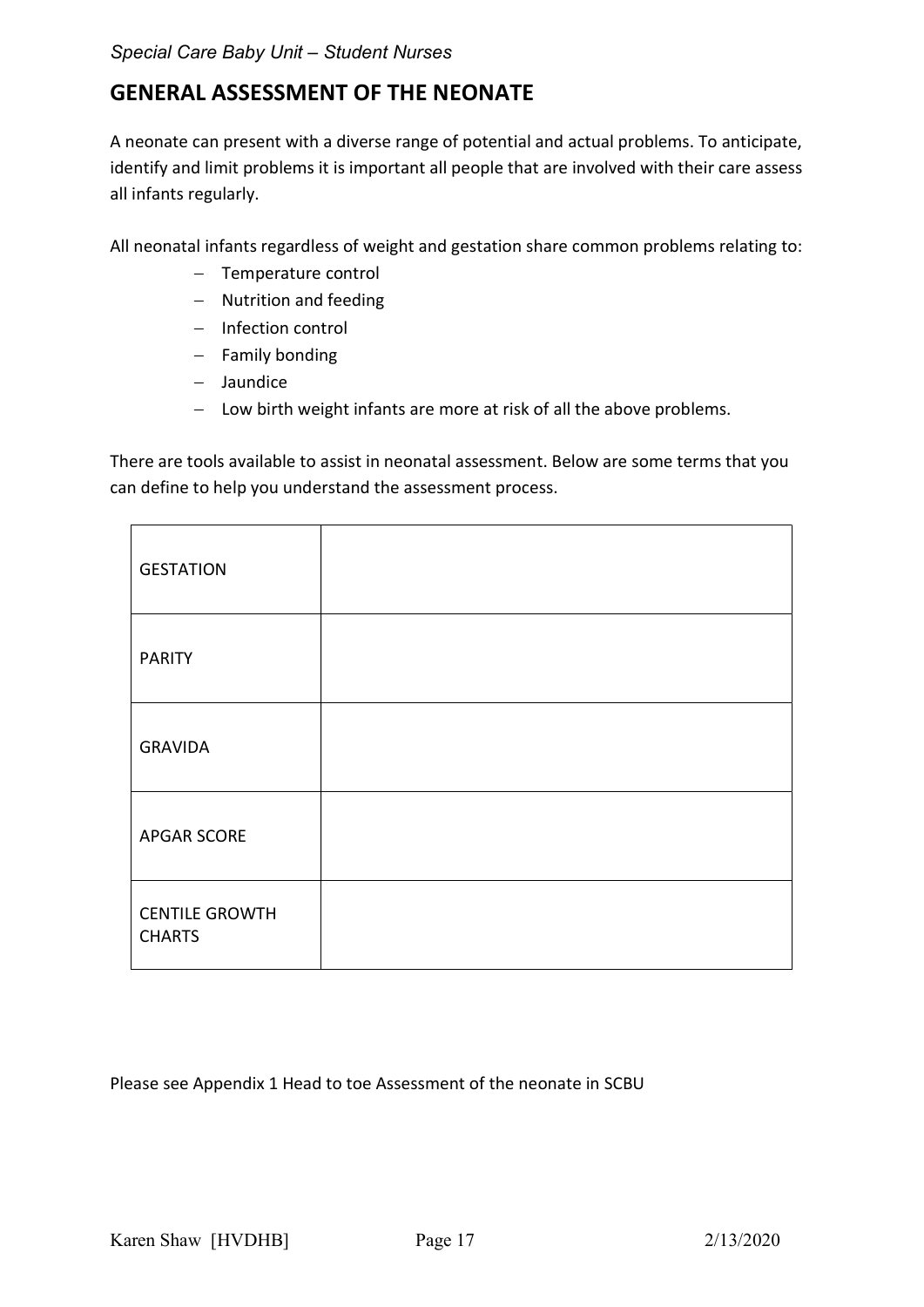### WEIGHING OF A NEONATE

This is an essential part of the assessment process. Neonates are weighed on admission then twice a week on a Tuesday and Saturday. It is normally done on the night duty.

There are exceptions to the above. Such as if the neonate is 34wks and older, or is over 1 week old. If the neonate is medically stable or has gained weight. But, please note that if you think the neonate you are looking after needs to be weighed outside these guidelines please do not hesitate in asking for advice. Please have your rationale ready for discussion!

The ideal weight gain is up to  $15 - 30$  grams a day Inappropriate gains would be >50grams a day

Most infants lose weight initially; but should regain birth weight within a specified time, dependent on gestation and wellness. Once rooming in to establish breastfeeding, return to daily weighing.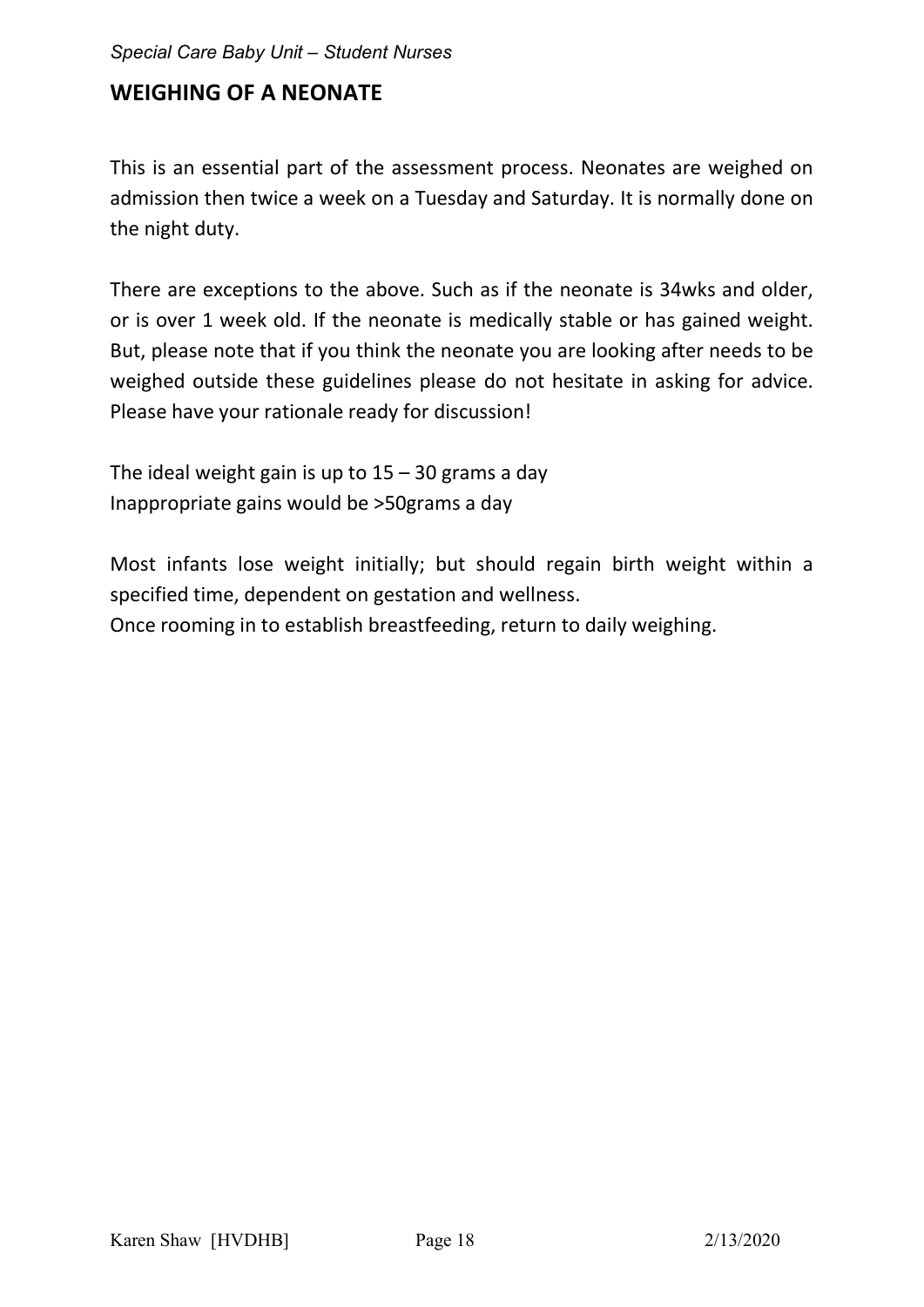# Common Abbreviations Used in SCBU

### CONDITIONS/TREATMENTS

| <b>TTN</b>   | Transient Tachyapnoea of the newborn      |
|--------------|-------------------------------------------|
| <b>HMD</b>   | Hyaline membrane disease                  |
| <b>RDS</b>   | Respiratory distress disease              |
| <b>BPD</b>   | Broncho - pulmonary dysplasia             |
| <b>NCPAP</b> | Nasal continuous positive airway pressure |
| <b>PREM</b>  | Premature                                 |
| <b>UAC</b>   | Umbilical arterial catheter               |
| <b>UVC</b>   | Umbilical venous catheter                 |
| <b>PDA</b>   | Patent ductus arteriosus                  |
| <b>PFC</b>   | Persistent foetal circulation             |
| <b>PFO</b>   | Patent foramen ovale                      |
| <b>TGA</b>   | Transposition of the great arteries       |
| <b>APH</b>   | Antepartum haemorrhage                    |
| <b>LSCS</b>  | Lower segment caesarian section           |
| <b>FDS</b>   | Foetal distress syndrome                  |
| <b>NVD</b>   | Normal vaginal delivery                   |
| <b>IDDM</b>  | Insulin dependent diabetes mellitus       |
| <b>PROM</b>  | Prolonged rupture of membranes            |
| <b>SRM</b>   | Spontaneous rupture of membranes          |
| <b>ROP</b>   | Retinopathy of prematurity                |
| SGA/SFD      | Small for gestational age/small for dates |
| <b>IUGR</b>  | Intrauterine growth retardation           |
| <b>LGA</b>   | Large for gestational dates               |
| EBM          | <b>Expressed breast milk</b>              |
| <b>CXR</b>   | Chest x-ray                               |
| <b>USS</b>   | Ultrasound scan                           |
| <b>HUSS</b>  | Head ultrasound scan                      |
| <b>ABG</b>   | Arterial blood gas                        |
| <b>CBG</b>   | Capillary blood gas                       |
| FBC/CBC      | Full blood count/complete blood count     |
| <b>SBR</b>   | Serum bilirubin                           |
| U&E          | Urea and electrolytes                     |
| <b>CRP</b>   | C Reactive protein                        |
| <b>DAT</b>   | Direct antiglobulin test                  |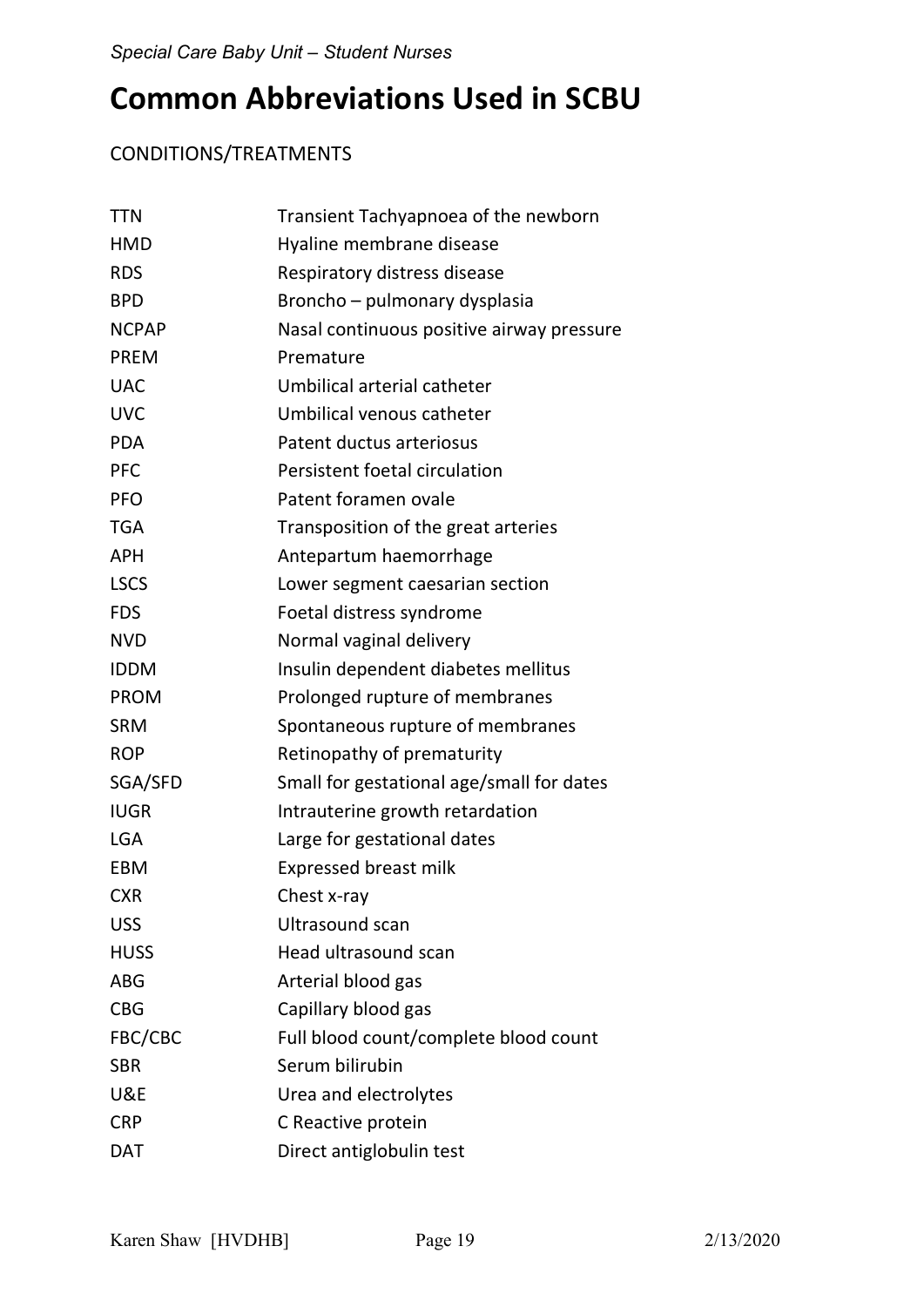# Common Medications

As part of student growth and development within SCBU it is recommended that the student completes the IV manual for students (only for 3<sup>rd</sup> year students). Once completed and passed you can administer IV medications under the direct supervision of a RN in SCBU. Students are not allowed to double check any medications.

Below is a list of common medications used in SCBU. It is recommended to 'read up' on these before you attend the placement, including what the medication is used for, the side effects and the usual dosage.

#### Amoxicillin

A broad spectrum penicillin with anti-bacterial activity against certain gram +ve and Gram – ve bacteria. Used in combination with Gentamycin as a first line defence in suspected sepsis in neonates including Group B Strep and E. Coli.

#### Caffeine Citrate (Caffeine Base)

Caffeine is commonly given to premature infants to manage apnoea (central/mixed), when other causes have been excluded. Caffeine acts as a stimulant on the central nervous system causing infants' heart rate, respiratory rate and oxygen saturations to increase.

#### Flucloxicllin

Narrow spectrum bactericidal antibiotic. The drug of choice for penicillinase resistant staphylococci. Used in the treatment of skin infections and umbilical cord infections.

#### Gentamycin

An aminoglycoside that inhibits bacterial protein synthesis. Active against pathogenic gram – ve bacteria and used in combination with amoxicillin for 48 hours, as routine prophylactic antibiotic cover.

#### • Iron (Ferrous Sulphate)

Iron supplements are commonly given for the treatment and prevention of anemia in pre term infants. Infants who are premature, have a low birth weight and are only on breast milk are more likely to become anemic.

Human Milk Fortifier (HMF)

Fortification of expressed breast milk (EBM) may be considered to fully meet the nutritional needs of the preterm/sick infants, particularly energy, protein, sodium, calcium, phosphorus and some vitamins.

#### Phosphate(Phosphate-Sandoz)

Phosphate supplements are used for premature infants to treat hypophosphatemia (low phosphate) and hypercalcaemia (high calcium). Phosphate supplements correct the balance of phosphate and calcium by increasing the phosphate levels in the body while decreasing the amount of calcium absorbed into the bloodstream.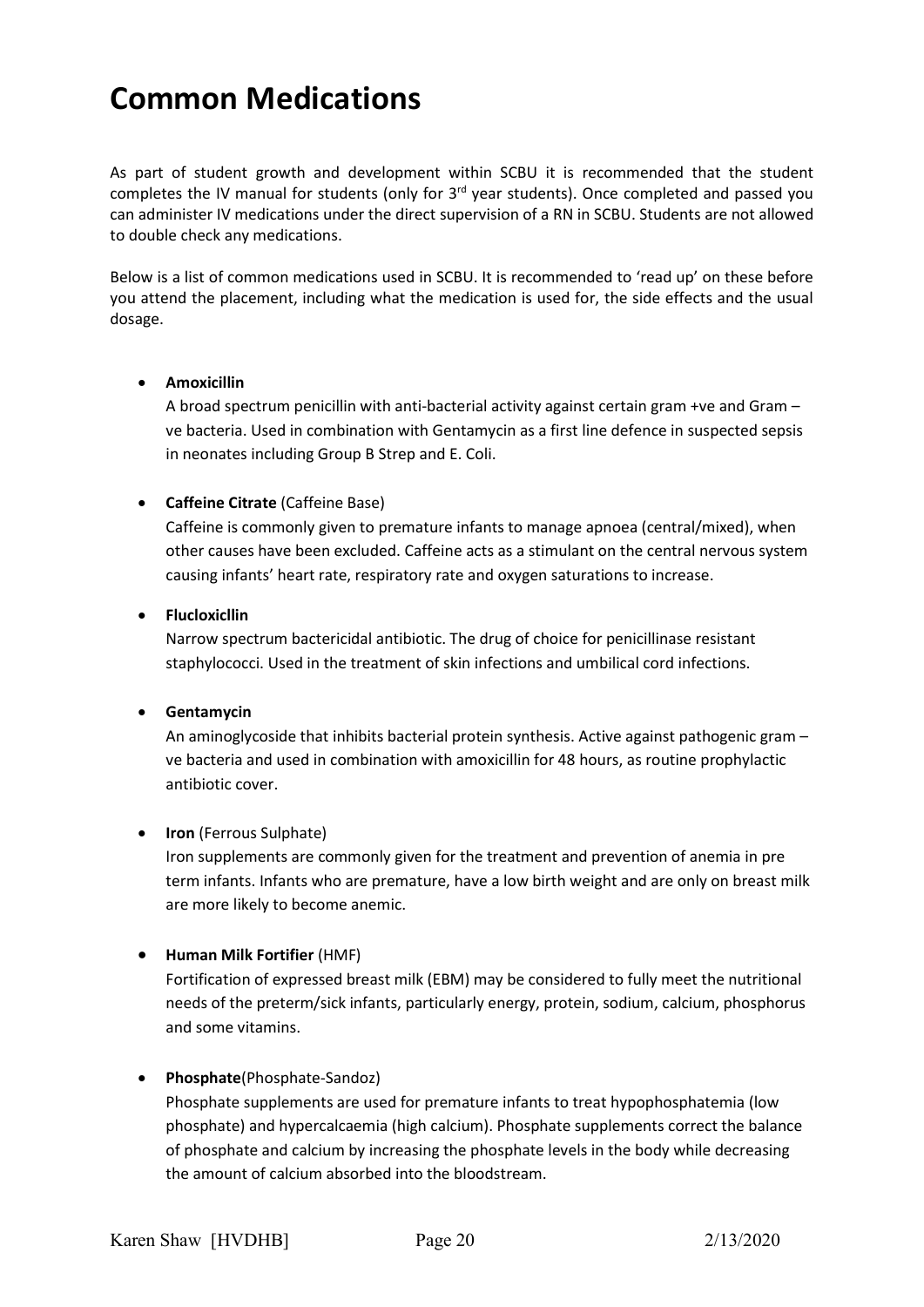#### Special Care Baby Unit – Student Nurses

Calcium and phosphate are usually accumulated by babies in the third trimester of pregnancy. Premature babies therefore often have bone mineralisation deficiencies, which can manifest as metabolic bone disease or rickets in extreme cases. Sick babies also loose a lot of their already low phosphate stores in the first few days of life with phosphaturia. If there is insufficient dietary availability of calcium and phosphate, the baby will remodel and leach these substrates from their own bones.

> Policies & Guidelines > Clinical > Paediatrics - Special Care Baby Unit (SCBU) > Metabolic Bone Disease: Phosphate & Vitamin D Sup

#### **•** Sodium Chloride

Sodium Chloride supplement is used for the treatment of hyponatremia (low sodium) in premature infants, due to immature kidney development. Hyponatremia is associated with poor growth.

#### • Sucrose

Used to reduce the pain response and indicated for minor invasive procedures.

#### Thickener

Added to feeds to assist infants with regurgitation problems.

- Vitadol C contains vitamins A C & D and used for the prevention of vitamin deficiency.
- Vitamin K administration promotes synthesis of coagulation factors by the liver, lessening the tendency for haemorrhagic disease in the newborn.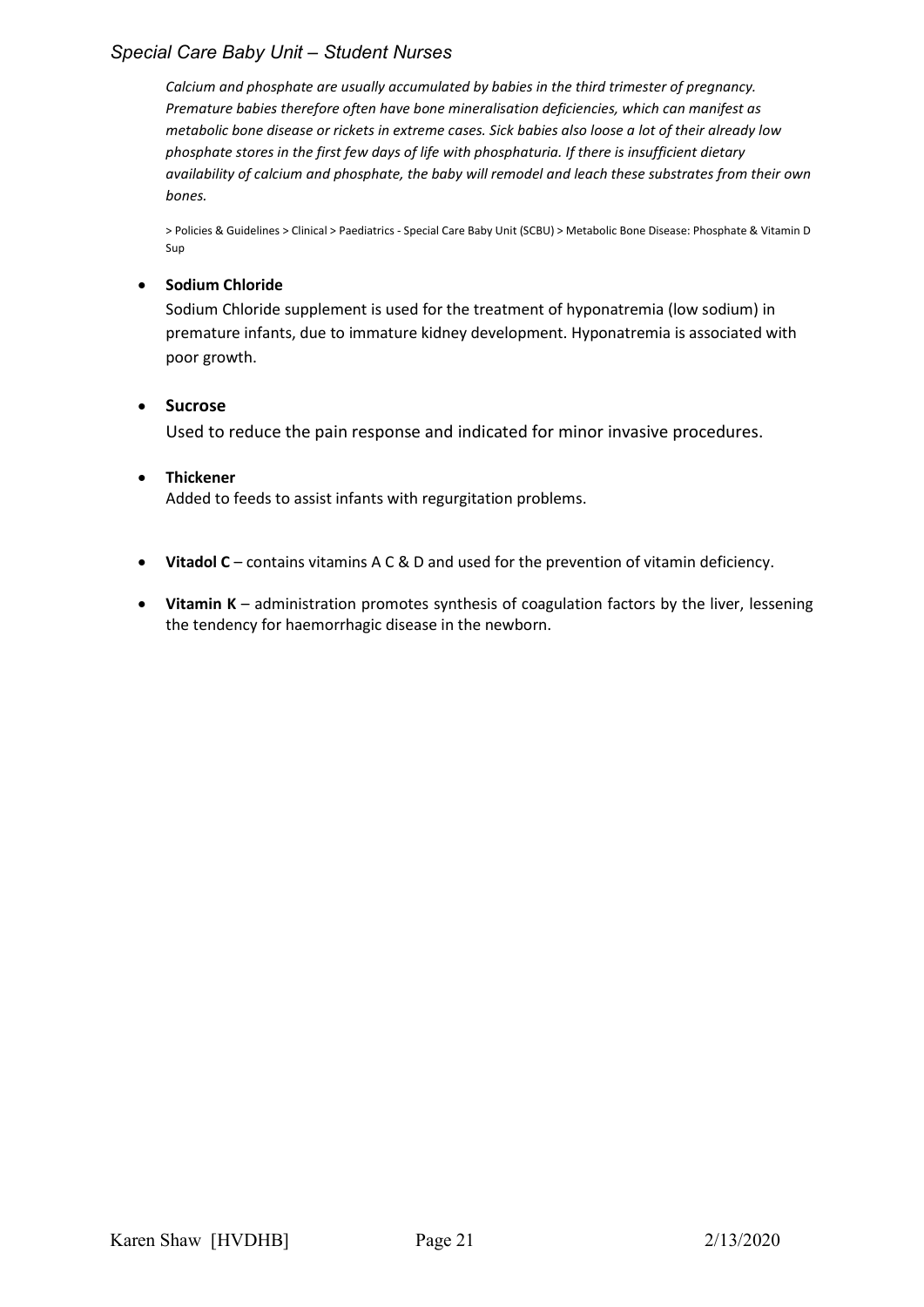# Pre-reading/Resources

Pre reading can be useful, below are some topics to get you started –

- $\bullet$  Fetal development 32 40 weeks
- Apgar scores
- Thermoregulation
- Nutrition, breast, NG tube, bottle, cup
- Respiratory distress syndrome (RDS)
- PKU testing

Please note there are plenty of resources available on the unit for you to use. We have teaching packages, books, a teaching board and the library is well stocked with appropriate material. Don't forget the senior staff, that have an invaluable amount of experience, and can guide you through your time here in SCBU. There are also people within the multidisciplinary team who can provide you with information if required. We have home care, CNE, CYF'S team and don't forget the medical staff.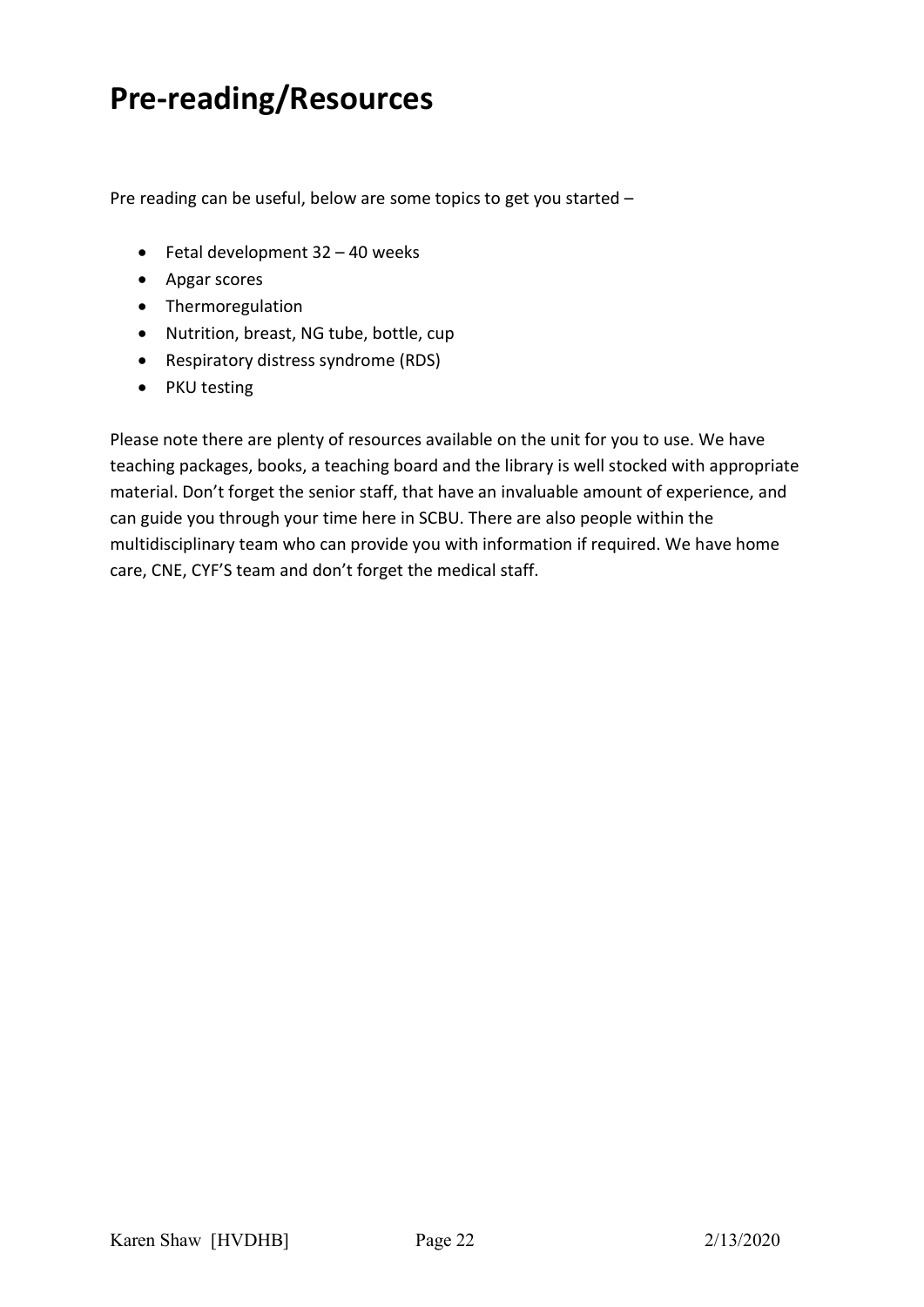## Evaluation of your Clinical Preceptor

|  |  |  | Name of Preceptor |
|--|--|--|-------------------|
|--|--|--|-------------------|

|                                                                                            |  | $E =$ Excellent VG = Very Good S = Satisfactory NI = Needs Improvement |    |   |           |
|--------------------------------------------------------------------------------------------|--|------------------------------------------------------------------------|----|---|-----------|
| Please read the following statements then tick the box that best indicates your experience |  |                                                                        |    |   |           |
| <b>My Preceptor:</b>                                                                       |  | E                                                                      | VG | S | <b>NI</b> |
| Was welcoming and expecting me on the first day                                            |  |                                                                        |    |   |           |
| Was a good role model and demonstrated safe and competent<br>clinical practice             |  |                                                                        |    |   |           |
| Was approachable and supportive                                                            |  |                                                                        |    |   |           |
| Acknowledged my previous life skills and knowledge                                         |  |                                                                        |    |   |           |
| Provided me with feedback in relation to my clinical<br>development                        |  |                                                                        |    |   |           |
| Provided me with formal and informal learning opportunities                                |  |                                                                        |    |   |           |
| Applied adult teaching principals when teaching in the clinical<br>environment             |  |                                                                        |    |   |           |
| Describe what your preceptor did well                                                      |  |                                                                        |    |   |           |
| Describe anything you would like done differently                                          |  |                                                                        |    |   |           |
|                                                                                            |  |                                                                        |    |   |           |
|                                                                                            |  |                                                                        |    |   |           |
|                                                                                            |  |                                                                        |    |   |           |